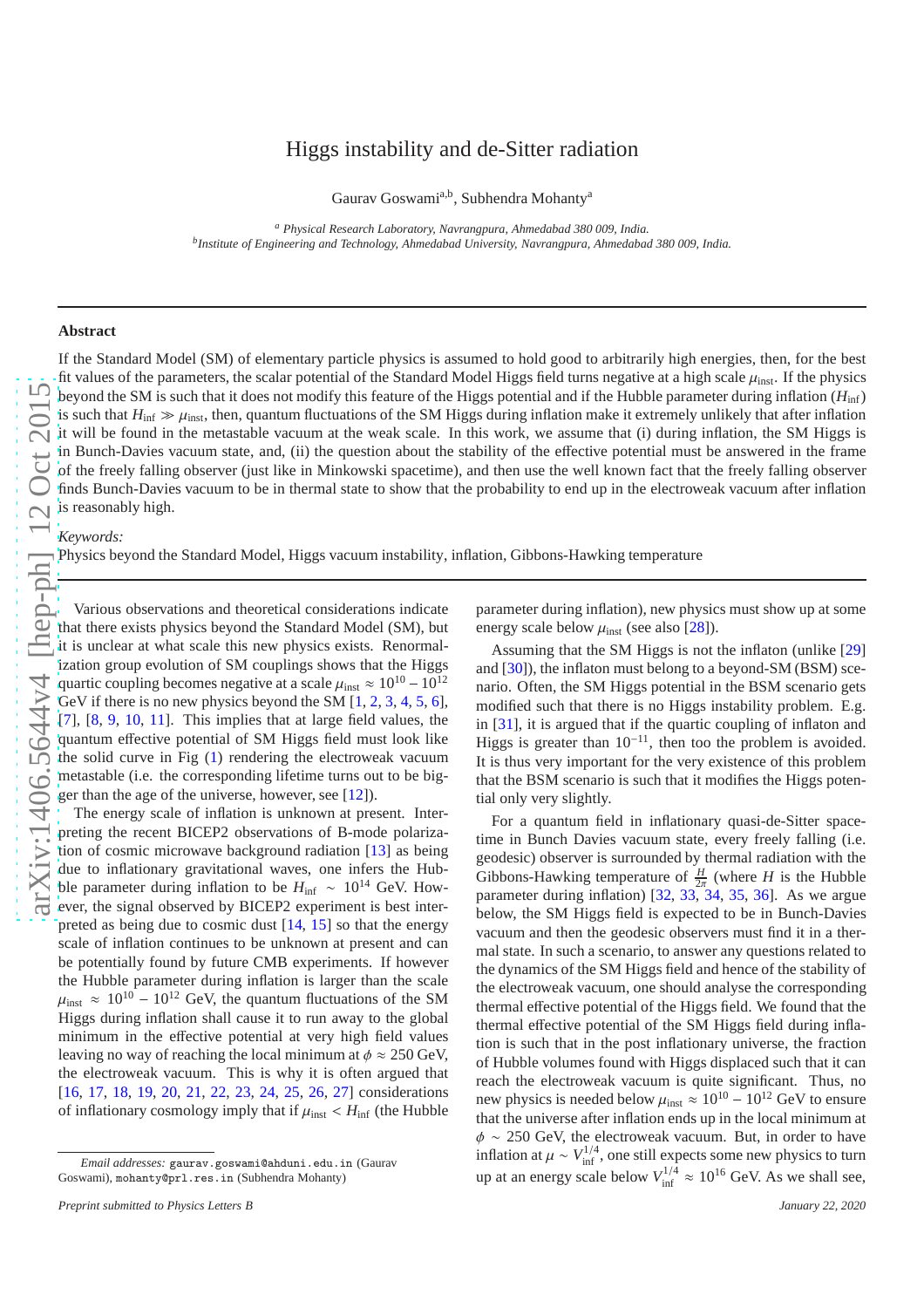we actually need new physics at a scale below  $H_{\text{inf}} \approx 10^{14} \text{ GeV}$ .

It is worth emphasising that all the proposed solutions of this problem (see e.g. [\[37\]](#page-5-36)) assume either the existence of physics beyond the standard model at an energy scale below  $\mu_{\text{inst}}$ , or assume that gravity is described by a theory other than Einstein's GR (often a scalar-tensor theory [\[23](#page-5-22)] in which the SM Higgs field acts as the scalar degree of freedom). In this work on the other hand, as we argue below, the considerations of well established physics (Einstein's GR and basic QFT in curved spacetime) in fact imply that the problem becomes insignificant, provided one takes into account the phenomenon of Hawking-Gibbons temperature. Recall that the existence of de-Sitter radiation (the equivalent of Hawking radiation in de-Sitter space) is an inevitable consequence of QFT in curved spacetime and has been well known and established for decades.

We begin by recalling the argument in favour of the hypothesis that  $\mu_{\text{inst}} < H_{\text{inf}}$  implies new physics below  $\mu_{\text{inst}}$ . Then, after reminding why there must be thermal radiation in inflationary de-Sitter spacetime, we evaluate the quantum effective potential of SM Higgs and then show how the corresponding thermal effective potential of the SM Higgs helps. We then conclude with a summary and possible issues.

*Cosmic inflation and Higgs instability*: In the Standard Model of elementary particle physics, the one-loop beta function of the self coupling  $\lambda$  of Higgs receives a negative contribution from the loop of the top quark while it receives positive contribution from the Higgs loop. A heavy top quark and a light Higgs thus ensure that as we probe higher energies, at some scale  $\mu_{\text{inst}} \approx 10^{10} - 10^{12}$  GeV,  $\lambda$  becomes zero and eventually negative at even higher energies [\[1,](#page-5-0) [2,](#page-5-1) [3](#page-5-2), [4,](#page-5-3) [5,](#page-5-4) [6](#page-5-5)], [\[7\]](#page-5-6), [\[8,](#page-5-7) [9](#page-5-8)]. The uncertainties in the value of this scale are determined predominantly by the uncertainties in the measured value of the mass of top quark.

If the recent observations of BICEP2 [\[13\]](#page-5-12) collaboration are to be interpreted as being due to the inflationary gravitational waves, it appears that the inferred energy scale of inflation [\[38](#page-5-37)] is

$$
V_{\text{inf}}^{1/4} \approx 2.2 \times 10^{16} \text{GeV} \left(\frac{r}{0.2}\right)^{1/4} , \qquad (1)
$$

with  $r = O(0.1)$  and hence

$$
H_{\rm inf} \approx 1.2 \times 10^{14} \text{GeV} \left(\frac{r}{0.2}\right)^{1/2} \,. \tag{2}
$$

Even if the best explanation of BICEP2 observations is in terms of dust [\[14,](#page-5-13) [15](#page-5-14)], an energy scale of inflation of this order has triggered arguments  $[16, 17, 18, 19, 20, 21, 22]$  $[16, 17, 18, 19, 20, 21, 22]$  $[16, 17, 18, 19, 20, 21, 22]$  $[16, 17, 18, 19, 20, 21, 22]$  $[16, 17, 18, 19, 20, 21, 22]$  $[16, 17, 18, 19, 20, 21, 22]$  $[16, 17, 18, 19, 20, 21, 22]$  $[16, 17, 18, 19, 20, 21, 22]$  $[16, 17, 18, 19, 20, 21, 22]$  $[16, 17, 18, 19, 20, 21, 22]$  $[16, 17, 18, 19, 20, 21, 22]$  $[16, 17, 18, 19, 20, 21, 22]$  $[16, 17, 18, 19, 20, 21, 22]$  purely from inflationary cosmological considerations, that there must be new physics below the scale  $\mu_{inst.}$  These arguments are based on the following reasoning: since  $\lambda$  turns negative at  $\mu_{inst}$ , the quantum effective potential of the Standard Model Higgs field must look like the solid curve in Fig [\(1\)](#page-1-0). For any massless (i.e. sufficiently light) canonically normalized scalar field on quaside-Sitter background, every Fourier mode has, at late times, a quantum fluctuation of approximately  $H^2$  (see e.g. [\[39,](#page-5-38) [40](#page-6-0)] for details) i.e.

$$
\lim_{t \to \infty} \langle 0 | \tilde{\phi}(t, \mathbf{k}) \cdot \tilde{\phi}(t, \mathbf{k}') | 0 \rangle = \delta^3(\mathbf{k} + \mathbf{k}') \frac{2\pi^2}{k^3} \left[ \frac{H(t_k)}{2\pi} \right]^2 \ . \tag{3}
$$



<span id="page-1-0"></span>Figure 1: In this cartoon fig., the solid curve is the shape of quantum effective potential of SM Higgs field around the field values of the order of  $\phi \sim \mu_{\text{inst}}$ (the numbers in the fig are in arbitrary units). In the present work, we show that during inflation, the Gibbons-Hawking temperature of quasi-de-Sitter space ensures that the field is in thermal state with the corresponding thermal effective potential which qualitatively looks like the dashed curve above. This means the thermal effects shall the Higgs instability problem without requiring any other new physics below  $\mu_{\text{inst}}$  pushing the effective instability scale to a much higher value.

Here,  $\tilde{\phi}$  is the three dimensionful Fourier transform of the field  $\phi$  (so that the mass dimension of  $\tilde{\phi}$  is -2), *H* is the Hubble parameter during inflationary quasi-de-Sitter phase,  $t_k$  is the time when the mode in question crosses the then Hubble radius and the state  $|0\rangle$  is the Bunch-Davies vacuum.

Thus, in inflationary quasi de-Sitter spacetime, at every scale, there is quantum fluctuation of the order of *H*. This shall happen for every light field during inflation including the Standard Model Higgs field itself. Suppose (as the data suggests)  $H_{\text{inf}} > \mu_{\text{inst}}$ , this would then imply that just due to quantum fluctuations, averaged over a box of any size, the Standard Model Higgs field is going to be found in the extreme right portion of the effective potential (the solid curve) in Fig [\(1\)](#page-1-0). Thus, during inflation, the large inflationary energy density can drive the Higgs out of electroweak vacuum i.e. the likelihood that Higgs field fluctuates to the unstable region of the potential is sizeable, even if Higgs begins inflation in EW vacuum. The probability to have a Universe at the end of inflation which survived the quantum Higgs fluctuations is quite low [\[16](#page-5-15)].

This causes the field to runaway to even higher values and at the end of inflation we never end up in the desired SM electroweak vacuum at  $\phi \sim 250$  GeV. How did the universe end up in such an energetically disfavored state as the present electroweak vacuum? Moreover, as the SM Higgs rolls down along the run away region of its effective potential, its negative energy density keeps on increasing until there comes a moment when it overpowers the energy density of inflaton itself, a process which can disrupt inflation. In [\[20\]](#page-5-19), the authors argued that since in the SM, for the best fit value of the mass of top quark, the value of  $V(\phi_{\text{max}})$  (the potential energy at the local maximum) is lesser than  $H_{\text{inf}}^4$  (with  $H_{\text{inf}}$  assumed to be  $O(10^{14})$ GeV), inflationary fluctuations shall push it to  $\phi > \phi_{\text{max}}$  region of field space and hence new physics shall be required to mod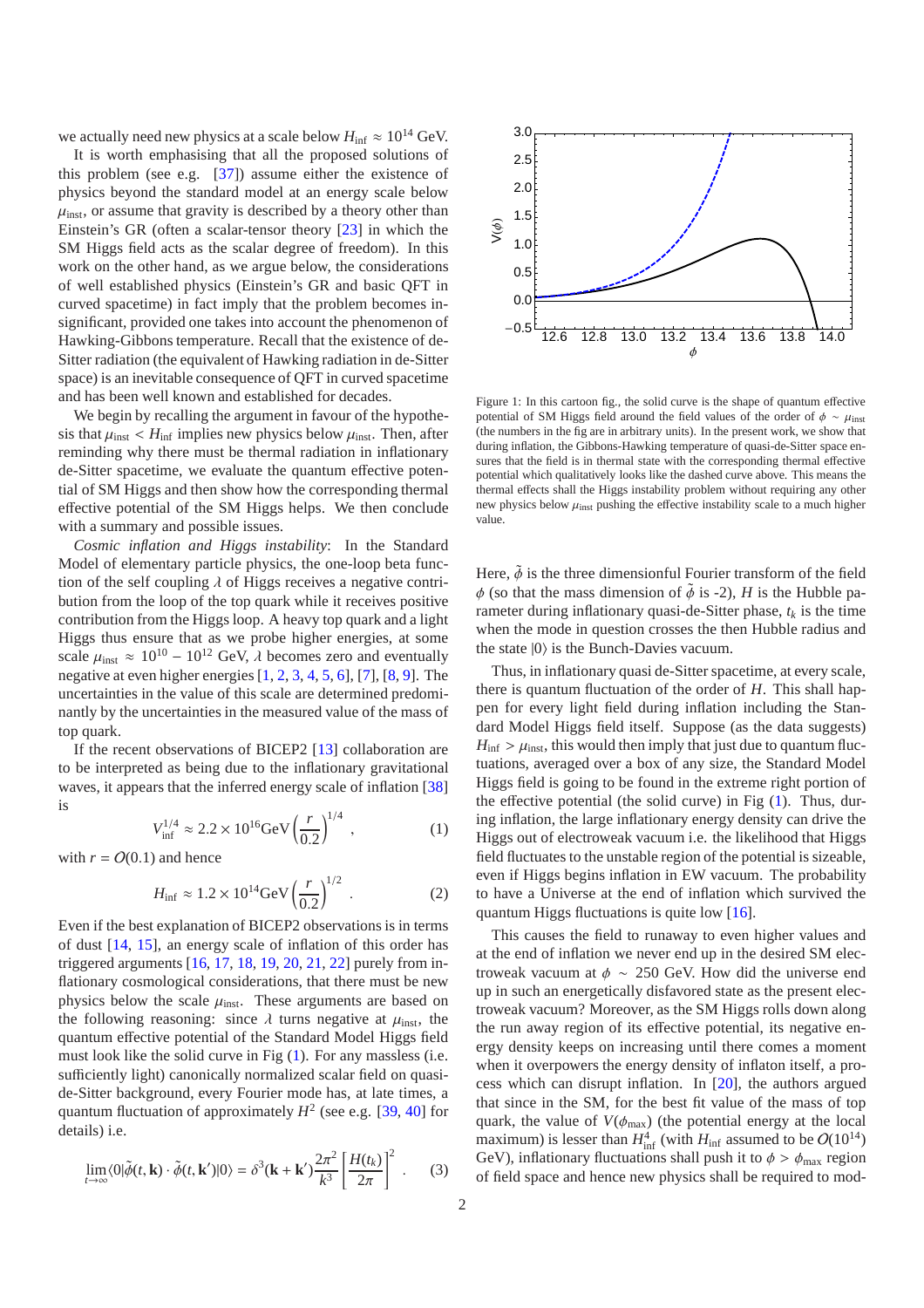ify the Higgs potential and make it stable against inflationary fluctuations. In general, it is often argued that this means that there must be new physics at energy scale below  $\mu_{inst}$  which modifies the Higgs potential so that after inflation, we end up being in the correct vacuum (see e.g. [\[37\]](#page-5-36) for an example of new physics which could cure this problem).

Next, we show that the considerations of Gibbons-Hawking temperature in quasi-de-Sitter background during inflation shall cause the corresponding thermal effective potential of the Higgs field to be of the form of the dashed curve shown in Fig  $(1)$ suggesting that the above conclusion about the instability of the Standard Model Higgs during inflation [\[16,](#page-5-15) [17](#page-5-16), [18](#page-5-17), [19,](#page-5-18) [20,](#page-5-19) [21](#page-5-20), [22\]](#page-5-21) is not correct.

*E*ff*ects of de-Sitter radiation*: Consider a free massless (or light) quantum scalar field in inflationary (quasi) de-Sitter spacetime. It is known that a state which an observer using conformal (i.e. planar) coordinates describes as Bunch-Davies vacuum, to an observer using static coordinates, shall appear to have particles and these particles have a thermal spectrum, the corresponding temperature being  $T = H/2\pi$  in natural units (see [\[32](#page-5-31), [33](#page-5-32)] for the original reference and sec V of [\[34\]](#page-5-33) and [\[36\]](#page-5-35) for a review). In fact, any geodesic observer moving along a timelike geodesic in de Sitter space observes a thermal bath of particles when the scalar field is in the Bunch-Davies vacuum (see [\[35\]](#page-5-34) for a review).

We posit that, during inflation, the SM Higgs must be in the Bunch Davies vacuum state because of the reason that at early times, the physical wavelength of any given mode is arbitrarily short compared to Hubble length and so, the distinction between Minkowski space and de-Sitter space must be negligible [\[41\]](#page-6-1). It is well known that no de-Sitter invariant vacuum exists for an exactly massless scalar field [\[42\]](#page-6-2), but the SM Higgs has a small but non-zero mass. It is worth emphasizing that the choice of Bunch Davies vacuum state is also de-Sitter invariant (see [\[36\]](#page-5-35) for a discussion). In Minkowski spacetime, we analyse the questions of stability of effective potential in an inertial frame which is a freely falling frame. So, in this work, we take the point of view that in inflationary quasi-de-Sitter spacetime, the observer in whose frame the questions of stability of the effective potential must be analysed is a freely falling observer, i.e. the one who uses static coordinates and who therefore detects de-Sitter radiation. Since the temperature of de-Sitter radiation does not drop as the universe inflates, the dynamics of SM Higgs and the stability of the EW vacuum must be determined by its thermal effective potential. For this reason, we now find the thermal effective potential of SM Higgs at a temperature of  $H_{\text{inf}}$  and analyse its stability.

Let us find the one-loop quantum effective potential of the Standard Model Higgs. The Higgs potential is  $V = -\frac{m^2|\varphi|^2}{2}$  $\frac{|\varphi|^2}{2}$  +  $\lambda |\varphi|^4$  for the Higgs doublet  $\varphi$  defined by

$$
\left(\begin{array}{c}\chi\\(\phi+i\eta)/\sqrt{2}\end{array}\right)
$$

where  $\phi$  is the rolling physical Higgs field and  $\eta$  and  $\chi$  are the neutral and charged Goldstones respectively. Recall that *m* 2 is the only dimensionful parameter in the Standard Model La-



<span id="page-2-1"></span>Figure 2: The RG evolution of SM couplings (defined in *MS* renormalization scheme) in one loop approximation. Note the approximate unification of gauge couplings around  $10^{14}$  GeV and also notice that  $\lambda$  turns negative at an energy scale of  $10^8$  GeV (since we have truncated the computation at one loop).

grangian. We find the one-loop effective potential of the Higgs field due to its interactions with itself, with gauge bosons and with the top quark (all the other couplings are neglibly small). The quantum effective potential can be rewritten as its tree level expression

$$
V_{\text{eff}} = -\frac{m(\mu)^2 \phi^2}{2} + \lambda(\mu) \phi^4 , \qquad (4)
$$

but with the renormalized couplings (and with the renormalization scale  $\mu$  set to  $\phi$ ). We thus need to find the Renormalization Group (RG) evolution of the various parameters and couplings. The RG flow of  $m^2$  and  $\lambda$  is determined approximately by the three gauge couplings  $g_1$ ,  $g_2$ ,  $g_3$  and by the Yukawa coupling of top quark *y<sup>t</sup>* . One can easily solve the RGEs [\[7\]](#page-5-6) for the 6 parameters  $(g_1, g_2, g_3, y_t, \lambda, m^2)$ , with the values of these parameters at an initial renormalization scale (which we take to be  $M_t = 173.1$  GeV) chosen to be  $(0.461, 0.648, 1.166, 0.936, 0.127, (132.7 \text{ GeV})^2)$  respectively  $[7]$ <sup>[1](#page-2-0)</sup>. We truncate our computation at one loop accuracy since our aim is to only illustrate that the thermal effects solve the problem we addressed in the last section.

We find that the couplings flow as shown in Fig  $(2)$ , it can be seen that the self coupling of the SM Higgs becomes negative at a high energy scale. This scale is  $10^8$  GeV in Fig [\(2\)](#page-2-1) instead of the value  $\mu_{\text{inst}} \approx 10^{11}$  GeV (see [\[7\]](#page-5-6)) as we have truncated the RGEs at one loop approximation. In Fig  $(3)$  is plotted the corresponding quantum effective potential. Around 10<sup>8</sup> GeV, the corresponding Higgs potential drops below its value for the EW vacuum as shown in Fig [\(3\)](#page-3-0). This illustrates the Higgs instabiliy problem at zero temperature.

In a thermal state, all the averages shall be ensemble averages of statistical fluctuations and not the averages over quantum fluctuations. Thus, unlike the cases in which we wish to solve the scattering problem when we evaluate the vacuum Green's

<span id="page-2-0"></span><sup>&</sup>lt;sup>1</sup>Notice that all the parameters that we are working with are the ones defined in *MS* renormalization scheme and hence are gauge-invariant (see [\[7](#page-5-6)] for the proof and relevant literature).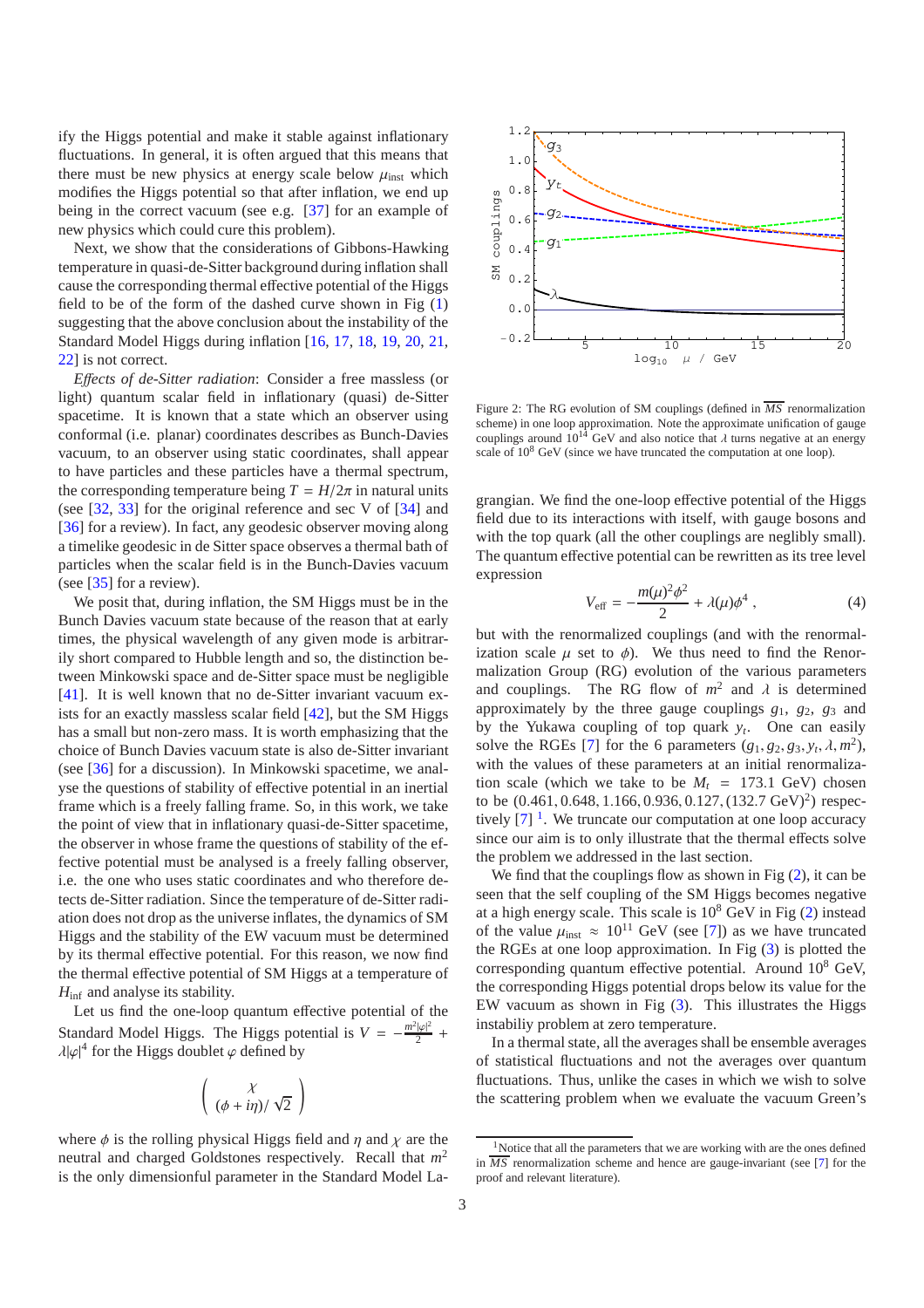

<span id="page-3-0"></span>Figure 3: In one loop approximation, the RG evolution of  $\lambda$  causes it to become negative at an energy scale of around  $10^8$  GeV. This causes the one-loop zero temperature quantum effective potential of the SM Higgs field to look like what is shown here. The quantum fluctuations of the SM Higgs field during inflation cause it to runaway to large field values spoiling any chances of getting the familiar low energy phenomenology after inflation.

functions, in thermal field theory, one evaluates the thermal Green's functions (see [\[43\]](#page-6-3) for a review and references). Just like zero-temperature field theory, the connected 1 PI thermal Green's functions of the field can be found from a corresponding generating functional which is the thermal effective action of the field. The dynamics of the field shall then be governed by the corresponding thermal effective potential. Given the action of a theory, one can find the Feynman rules to evaluate thermal correlators and hence the thermal effective potential. E.g. for a self interacting scalar field theory, the one loop quantum effective potential in thermal state is the sum of two contributions:  $V_{\text{eff}}^{\beta}(\phi) = V_0(\phi) + V_1^{\beta}$  $I_1^p(\phi)$ , where  $V_0(\phi)$  is the tree level potential. It turns out that

$$
V_1^{\beta}(\phi) = V_{\text{eff}}^{1-\text{loop}}(\phi) + \frac{1}{2\pi^2 \beta^4} J_B[m^2(\phi)\beta^2], \qquad (5)
$$

where  $V_{\text{eff}}^{1-\text{loop}}(\phi)$  is the zero temperature effective potential with  $m^2(\phi) = d^2V_0(\phi)/d\phi^2$ . There is an additional temperature dependent piece

$$
J_B[m^2(\phi)\beta^2] = \int_0^\infty dx x^2 \log[1 - e^{-\sqrt{x^2 + \beta^2 m^2}}].
$$
 (6)

In the limit of high temperature i.e.  $m^2\beta^2 \ll 1$ , the above integral admits a convenient expansion. Similar expressions can be obtained for a theory of a scalar field interacting with a spin half field or with a spin one field [\[43\]](#page-6-3). Using this, one can obtain the one loop effective potential of the SM Higgs field (in a thermal background) due to contributions from only the *W* and *Z* bosons and the top quark to radiative corrections, the full one loop thermal effective potential, in the high temperature limit is given by [\[43\]](#page-6-3)

<span id="page-3-1"></span>
$$
V(\phi, T) = D(T^2 - T_o^2)\phi^2 - ET\phi^3 + \frac{\lambda(T)}{4}\phi^4 ,\qquad (7)
$$

where the coefficients are given by

$$
D = \frac{2m_W^2 + m_Z^2 + 2m_t^2}{8\phi^2} \,, \tag{8}
$$

$$
E = \frac{2m_W^3 + m_Z^3}{4\pi\phi^3} \,,\tag{9}
$$

$$
T_o^2 = \frac{m_h^2 - 8B\phi^2}{4D} , \qquad (10)
$$

$$
B = \frac{3}{64\pi^2 \phi^4} \left( 2m_W^4 + m_Z^4 - 4m_t^4 \right) , \qquad (11)
$$

$$
\lambda(T) = \lambda - \frac{3}{16\pi^2 \phi^4} \left( 2m_W^4 \log \frac{m_W^2}{A_B T^2} + m_Z^4 \log \frac{m_Z^2}{A_B T^2} - 4m_t^4 \log \frac{m_t^2}{A_F T^2} \right),
$$
\n(12)

where  $\log A_B = 5.4076 - 3/2$  and  $\log A_F = 2.6351 - 3/2$ . In the above equations, the rolling Higgs field  $\phi$  (which is the same as the renormalization scale  $\mu$ ), determines the masses such as  $m_h^2 = \lambda \phi^2 / 2$ ,  $m_W = g_2 \phi / 2$ ,  $m_t = y_t \phi / \sqrt{2}$ . Thus, for any renormalization scale  $\mu$ , we can find the values of  $(g_1, g_2, g_3, y_t, \lambda, m^2)$  and from them, we can find all the quantities in the above set of equations.

Before we proceed, it is worth understanding when the above expressions are valid. The high temperature expansion is valid whenever  $m^2(\phi_c)\beta^2 \ll 1$ . If we choose a value of  $\beta$  and if we are interested in a chosen range of  $\phi_c$  values, then we can find the corresponding  $m^2(\phi_c)\beta^2$  and check whether  $|m^2(\phi_c)|\beta^2 \ll 1$ or not. Using the tree level Higgs potential, we find that

$$
\beta^2 m^2(\phi) = \beta^2 m^2(\bar{\mu}) + 12\lambda(\bar{\mu})\beta^2 \phi^2 , \qquad (13)
$$

where the  $m<sup>2</sup>$  on the RHS is the mass term which turns up the tree level Higgs potential. Since  $T \sim H_{\text{inf}}$ , and we are interested in the range of field values around  $\phi \sim \mu_{inst}$ , it is clear that the high temperature expansion is valid in the situation of our interest. The corresponding one-loop thermal effective potential found from Eq  $(7)$  and is shown in Fig  $(4)$ . As Eq  $(7)$  suggests, for the field values around  $\mu_{inst}$ , the thermal effective potential is governed by  $T^2\phi^2$ , so that the stability is restored because of large thermal corrections to the mass of Higgs. On the other hand, for field range of the order of  $10^{14}$  GeV (when the quartic term dominates over quadratic term), the thermal effective potential begins to turn negative (see Fig  $(5)$ ) and we certainly need new physics around this scale to keep the thermal potential positive. But around such field values, the high temperature expansion is no longer valid, although correcting for this does not change the order of magnitude of numbers in Fig [\(5\)](#page-4-1). Recall that new physics is anyway expected around this scale in order to have successful inflation. What we have thus shown is that (i) the Higgs instability problem during inflation in fact implies that no new physics is needed till an energy scale equal to the Hubble parameter during inflation, and (ii) because of the effect of de-Sitter radiation, the instability scale essentially shifts from  $\mu_{\text{inst}}$  to  $H_{\text{inf}}$ .

*Improvement in survival probability*: Let us suppose that the scalar potential of the BSM scenario valid below Planck scale is

$$
V(\phi_i, \phi_h) = V_1(\phi_i) + V_2(\phi_h) + V_3(\phi_i, \phi_h), \qquad (14)
$$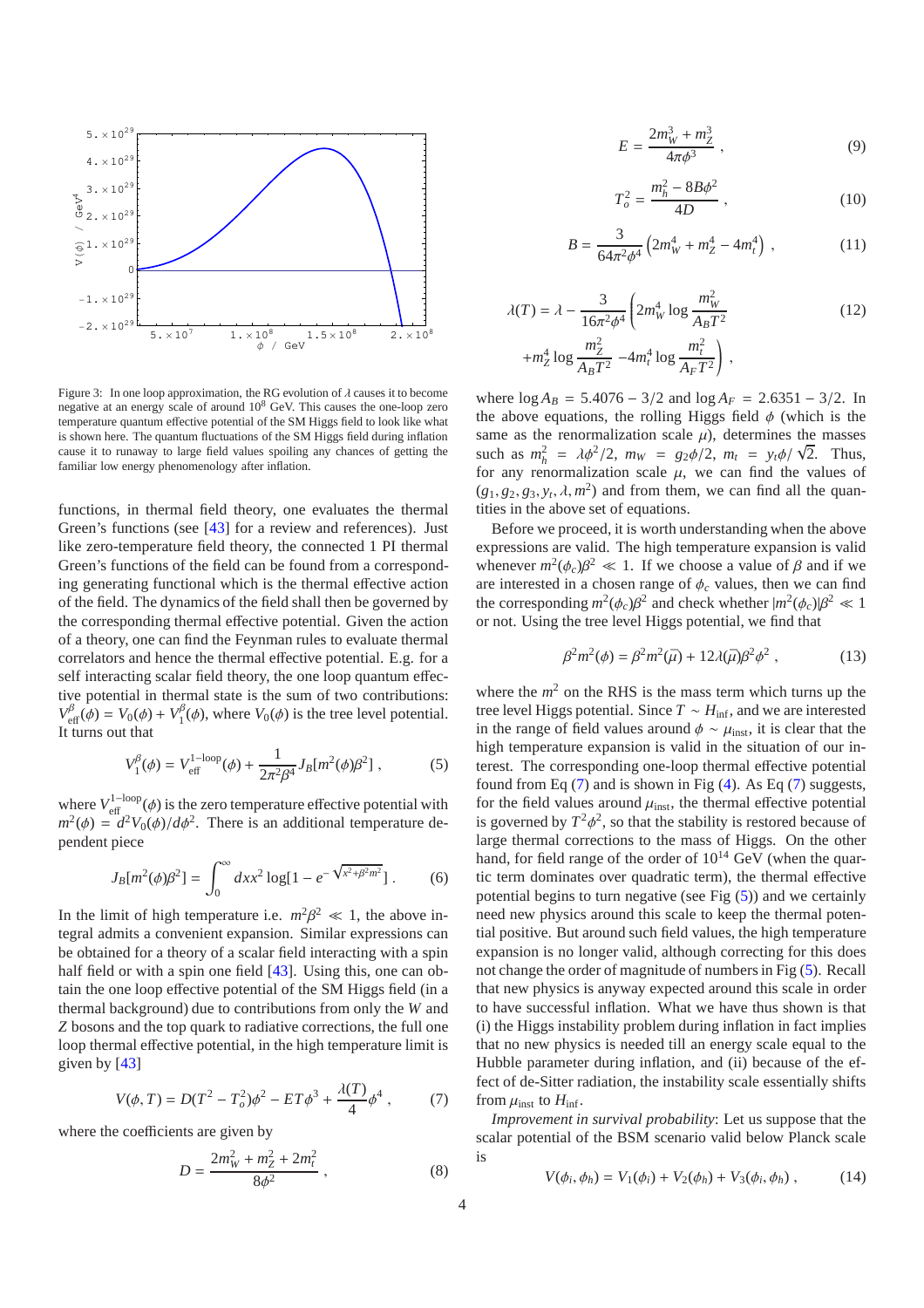

<span id="page-4-0"></span>Figure 4: The one-loop thermal effective potential of the SM Higgs field in the field range around the instability scale and a temperature of  $T = 10^{14}$  GeV. The range of field values of this figure and Fig [\(3\)](#page-3-0) are identical but the range of values of the potentials differ by fourteen orders of magnitude. Most importantly, the thermal effective potential is positive in the field range corresponding to the instability energy scale while the zero-temperature effective potential turns negative. This illustrates the fact that around  $\phi \sim \mu_{\rm inst}$ , the Higgs stability can be restored by the temperature caused by Hawking radiation.



<span id="page-4-1"></span>Figure 5: The expected one-loop thermal effective potential of the SM Higgs field in the field range around the inflationary Hubble scale and a temperature of  $T = 10^{14}$  GeV assuming the validity of high temperature expansion. New physics is certainly required below  $H_{\text{inf}}$  in order to stabilize this potential but what this illustrates is that the de-Sitter radiation essentially pushes the instability scale from  $\mu_{inst} = 10^8$  GeV to  $H_{inf} = 10^{14}$  GeV.

where  $\phi_i$  is the inflaton and  $\phi_h$  is the SM Higgs. We assume that  $V_3$  is very small as compared to  $V_1$  and  $V_2$  because otherwise the SM Higgs potential will be modified at large  $\phi_h$ , potentially solving the Higgs instability problem. During inflation,  $V_1(\phi_i) \gg V_2(\phi_h)$  so that the SM Higgs field can be treated as a free field (as we did previously). The probability distribution function of  $\phi_h$  is then a Gaussian with mean = 0 and variance  $= (H_{\text{inf}}/2\pi)^2$ . Without taking into account the de-Sitter radiation, the probability that after inflation, the SM Higgs is found with  $\phi_h < \mu_{inst} = 10^{-6} H_{inf}$  is then given by

$$
2\int_0^{10^{-6}} \frac{dx}{\sqrt{2\pi}} e^{-x^2/2} = 7.97 \times 10^{-7},\tag{15}
$$

which is too low. On the other hand, if one takes into account the effects of de-Sitter radiation, since the instability scale gets pushed to *H*inf, the probability of survival is found by integrating the Gaussian from <sup>−</sup>*H*inf to <sup>+</sup>*H*inf i.e.

$$
2\int_0^1 \frac{dx}{\sqrt{2\pi}} e^{-x^2/2} = 0.68 \,. \tag{16}
$$

Even when we correct Fig  $(5)$  for the non-validity of high temperature expansion, this number still stays of order 0.5 (the exact number can be worked out by redoing all the above without assuming the validity of high temperature expansion). Thus, taking into account the effects of de-Sitter radiation improves the probability that a given Hubble volume will survive the instability in Higgs potential.

*Summary*: It is well known that at a high temperature, broken symmetries get restored. In the problem we studied, the Gibbons-Hawking temperature due to de-Sitter radiation (as seen by any geodesic observer in quasi de Sitter space) ensures that the stability of effective potential of SM Higgs gets restored in the field range around  $\phi \sim \mu_{inst}$ . This is seen clearly if we compare Fig [\(3\)](#page-3-0) with Fig [\(4\)](#page-4-0). Note that the thermal effective potential shown in Fig [\(4\)](#page-4-0) is positive and has no instability, moreover, if we assume the Hubble parameter during inflation to be  $H_{\text{inf}} \sim 10^{14}$  GeV, then, the thermal effective potential of the SM Higgs field in the field range around  $\phi \approx \mu_{\text{inst}}$  (the field value at which  $\lambda$  turns negative) is  $O(T^2\phi^2) \sim 10^{43} \text{GeV}^4$ , which is fourteen orders of magnitude bigger than  $\lambda(\phi)\phi^4 \sim 10^{29} \text{GeV}^4$ , the effective potential of the SM Higgs in the same field range. Moreover,  $V_{\text{eff}}(\phi, T) \approx 10^{43} \text{GeV}^4$  is too small compared to  $V_{\text{inf}} \approx 10^{64} \text{GeV}^4$ , the inflaton potential energy density, so that these thermal effects in Higgs do not affect the inflationary dynamics. It is thus clear that even if the energy scale of inflation is a few orders of magnitude lower than  $10^{16}$  GeV, stability is still maintained due to Gibbons-Hawking temperature of inflationary quasi de-Sitter spacetime.

If we look at the thermal effective potential of the SM Higgs around  $H_{\text{inf}}$ , i.e. Fig  $(5)$ , we find that the de-Sitter radiation has essentially caused the instability scale to shift from  $\mu_{\text{inst}}$  to *T* which is of order  $H_{\text{inf}}$ . Because of this, the probability that the SM Higgs is found in the stable part of the potential during inflation is quite significant. We have thus shown how the considerations of de-Sitter radiation help alleviate the Higgs instability problem during inflation. At the end of inflation the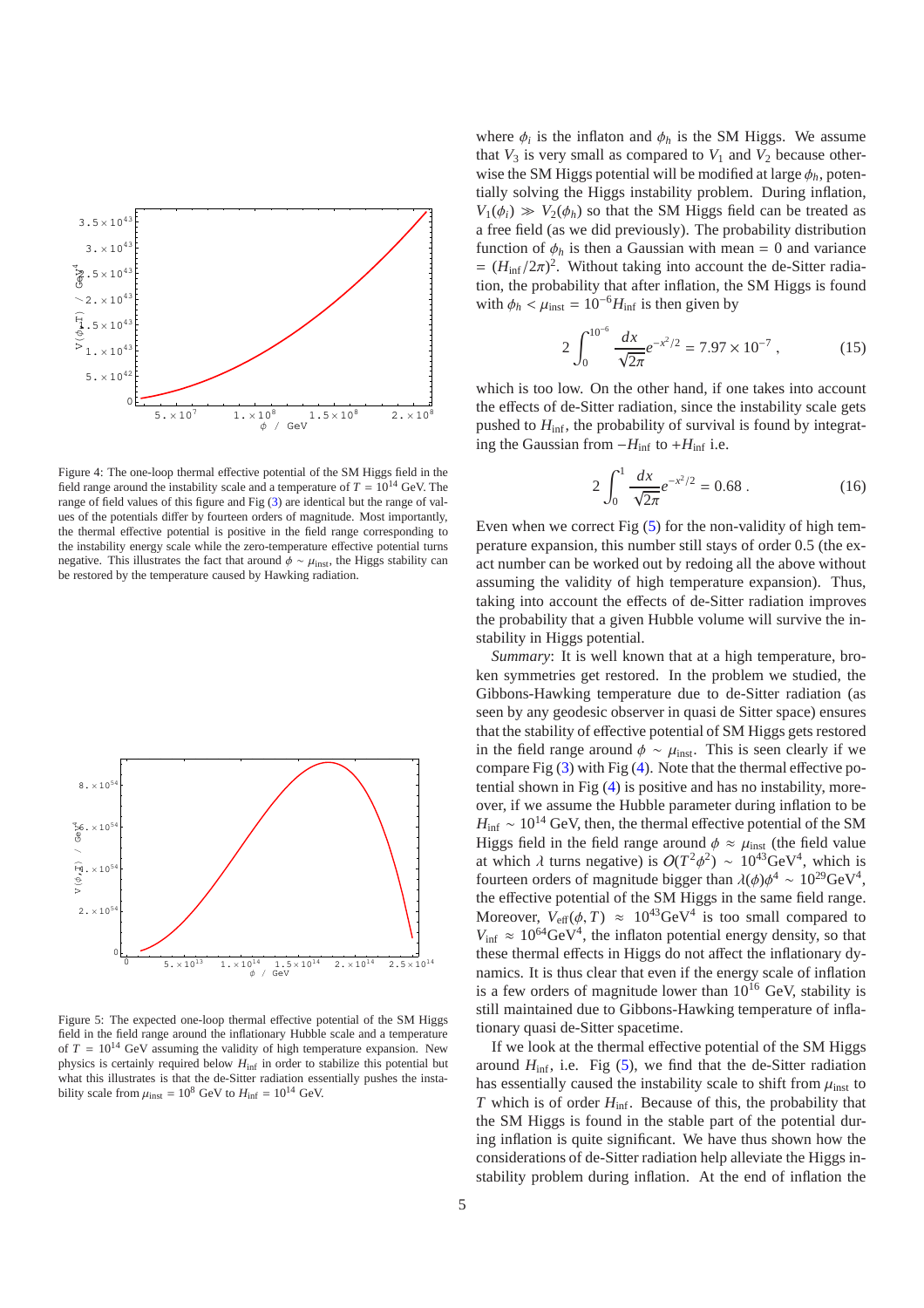universe becomes radiation dominated by the decay of the inflaton. The radiation era has no permanent horizon and there is no Gibbons-Hawking temperature associated with the radiation era. The Higgs potential in the radiation era can have interesting consequences such as leptogenesis as has been explored in [\[28\]](#page-5-27).

**Acknowledgment:** G.G. would like to thank Namit Mahajan, Subrata Khan and Raghavan Rangarajan for discussions at various stages of the work.

## **References**

- <span id="page-5-0"></span>[1] M. Holthausen, K. S. Lim, M. Lindner, Planck scale boundary conditions and the Higgs mass, Journal of High Energy Physics 2 (2012) 37. [arXiv:1112.2415](http://arxiv.org/abs/1112.2415), [doi:10.1007/JHEP02\(2012\)037](http://dx.doi.org/10.1007/JHEP02(2012)037).
- <span id="page-5-1"></span>[2] J. Elias-Mir´o, J. R. Espinosa, G. F. Giudice, G. Isidori, A. Riotto, A. Strumia, Higgs mass implications on the stability of the electroweak vacuum, Physics Letters B 709 (2012) 222–228. [arXiv:1112.3022](http://arxiv.org/abs/1112.3022), [doi:10.1016/j.physletb.2012.02.013](http://dx.doi.org/10.1016/j.physletb.2012.02.013).
- <span id="page-5-2"></span>[3] Z.-z. Xing, H. Zhang, S. Zhou, Impacts of the Higgs mass on vacuum stability, running fermion masses, and two-body Higgs decays, Phy. Rev. D 86 (1) (2012) 013013. [arXiv:1112.3112](http://arxiv.org/abs/1112.3112), [doi:10.1103/PhysRevD.86.013013](http://dx.doi.org/10.1103/PhysRevD.86.013013).
- <span id="page-5-3"></span>[4] K. G. Chetyrkin, M. F. Zoller, Three-loop β-functions for top-Yukawa and the Higgs self-interaction in the standard model, Journal of High Energy Physics 6 (2012) 33. [arXiv:1205.2892](http://arxiv.org/abs/1205.2892), [doi:10.1007/JHEP06\(2012\)033](http://dx.doi.org/10.1007/JHEP06(2012)033).
- <span id="page-5-4"></span>[5] F. Bezrukov, M. Y. Kalmykov, B. A. Kniehl, M. Shaposhnikov, Higgs boson mass and new physics, Journal of High Energy Physics 10 (2012) 140. [arXiv:1205.2893](http://arxiv.org/abs/1205.2893), [doi:10.1007/JHEP10\(2012\)140](http://dx.doi.org/10.1007/JHEP10(2012)140).
- <span id="page-5-5"></span>[6] G. Degrassi, S. Di Vita, J. Elias-Miró, J. R. Espinosa, G. F. Giudice, G. Isidori, A. Strumia, Higgs mass and vacuum stability in the Standard Model at NNLO, Journal of High Energy Physics 8 (2012) 98. [arXiv:1205.6497](http://arxiv.org/abs/1205.6497), [doi:10.1007/JHEP08\(2012\)098](http://dx.doi.org/10.1007/JHEP08(2012)098).
- <span id="page-5-6"></span>[7] D. Buttazzo, G. Degrassi, P. P. Giardino, G. F. Giudice, F. Sala, A. Salvio, A. Strumia, Investigating the near-criticality of the Higgs boson, Journal of High Energy Physics 12 (2013) 89. [arXiv:1307.3536](http://arxiv.org/abs/1307.3536), [doi:10.1007/JHEP12\(2013\)089](http://dx.doi.org/10.1007/JHEP12(2013)089).
- <span id="page-5-7"></span>[8] A. Spencer-Smith, Higgs Vacuum Stability in a Mass-Dependent Renormalisation Scheme [arXiv:1405.1975](http://arxiv.org/abs/1405.1975).
- <span id="page-5-8"></span>[9] L. Di Luzio, L. Mihaila, On the gauge dependence of the Standard Model vacuum instability scale, JHEP 1406 (2014) 079. [arXiv:1404.7450](http://arxiv.org/abs/1404.7450), [doi:10.1007/JHEP06\(2014\)079](http://dx.doi.org/10.1007/JHEP06(2014)079).
- <span id="page-5-9"></span>[10] A. Andreassen, W. Frost, M. D. Schwartz, Consistent Use of Effective Potentials, Phys.Rev. D91 (1) (2015) 016009. [arXiv:1408.0287](http://arxiv.org/abs/1408.0287), [doi:10.1103/PhysRevD.91.016009](http://dx.doi.org/10.1103/PhysRevD.91.016009).
- <span id="page-5-10"></span>[11] A. Andreassen, W. Frost, M. D. Schwartz, Consistent Use of the Standard Model Effective Potential, Phys.Rev.Lett. 113 (24) (2014) 241801. [arXiv:1408.0292](http://arxiv.org/abs/1408.0292), [doi:10.1103/PhysRevLett.113.241801](http://dx.doi.org/10.1103/PhysRevLett.113.241801).
- <span id="page-5-11"></span>[12] V. Branchina, E. Messina, Stability, Higgs Boson Mass and New Physics, Phys.Rev.Lett. 111 (2013) 241801. [arXiv:1307.5193](http://arxiv.org/abs/1307.5193), [doi:10.1103/PhysRevLett.111.241801](http://dx.doi.org/10.1103/PhysRevLett.111.241801).
- <span id="page-5-12"></span>[13] P. Ade, et al., Detection of *B*-Mode Polarization at Degree Angular Scales by BICEP2, Phys.Rev.Lett. 112 (24) (2014) 241101. [arXiv:1403.3985](http://arxiv.org/abs/1403.3985), [doi:10.1103/PhysRevLett.112.241101](http://dx.doi.org/10.1103/PhysRevLett.112.241101).
- <span id="page-5-13"></span>[14] R. Adam, et al., Planck intermediate results. XXX. The angular power spectrum of polarized dust emission at intermediate and high Galactic latitudes[arXiv:1409.5738](http://arxiv.org/abs/1409.5738).
- <span id="page-5-14"></span>[15] W. N. Colley, J. R. Gott, Genus topology and cross-correlation of BI-CEP2 and Planck 353 GHz B-modes: further evidence favouring gravity wave detection, Mon.Not.Roy.Astron.Soc. 447 (2) (2015) 2034–2045. [arXiv:1409.4491](http://arxiv.org/abs/1409.4491), [doi:10.1093/mnras/stu2547](http://dx.doi.org/10.1093/mnras/stu2547).
- <span id="page-5-15"></span>[16] J. R. Espinosa, G. F. Giudice, A. Riotto, Cosmological implications of the Higgs mass measurement, Journal of Cosmology and Astroparticle Physics 5 (2008) 2. [arXiv:0710.2484](http://arxiv.org/abs/0710.2484), [doi:10.1088/1475-7516/2008/05/002](http://dx.doi.org/10.1088/1475-7516/2008/05/002).
- <span id="page-5-16"></span>[17] O. Lebedev, A. Westphal, Metastable electroweak vacuum: Implications for inflation, Physics Letters B 719 (2013) 415–418. [arXiv:1210.6987](http://arxiv.org/abs/1210.6987), [doi:10.1016/j.physletb.2012.12.069](http://dx.doi.org/10.1016/j.physletb.2012.12.069).
- <span id="page-5-17"></span>[18] A. Kobakhidze, A. Spencer-Smith, Electroweak vacuum (in)stability in an inflationary universe, Physics Letters B 722 (2013) 130–134. [arXiv:1301.2846](http://arxiv.org/abs/1301.2846), [doi:10.1016/j.physletb.2013.04.013](http://dx.doi.org/10.1016/j.physletb.2013.04.013).
- <span id="page-5-18"></span>[19] M. Fairbairn, R. Hogan, Electroweak Vacuum Stability in Light of BICEP2, Physical Review Letters 112 (20) (2014) 201801. [arXiv:1403.6786](http://arxiv.org/abs/1403.6786), [doi:10.1103/PhysRevLett.112.201801](http://dx.doi.org/10.1103/PhysRevLett.112.201801).
- <span id="page-5-19"></span>[20] K. Enqvist, T. Meriniemi, S. Nurmi, Higgs dynamics during inflation, Journal of Cosmology and Astroparticle Physics 7 (2014) 25. [arXiv:1404.3699](http://arxiv.org/abs/1404.3699), [doi:10.1088/1475-7516/2014/07/025](http://dx.doi.org/10.1088/1475-7516/2014/07/025).
- <span id="page-5-20"></span>[21] A. Kobakhidze, A. Spencer-Smith, The Higgs vacuum is unstable, ArXiv e-prints[arXiv:1404.4709](http://arxiv.org/abs/1404.4709).
- <span id="page-5-21"></span>[22] A. Hook, J. Kearney, B. Shakya, K. M. Zurek, Probable or Improbable Universe? Correlating Electroweak Vacuum Instability with the Scale of Inflation, JHEP 1501 (2015) 061. [arXiv:1404.5953](http://arxiv.org/abs/1404.5953), [doi:10.1007/JHEP01\(2015\)061](http://dx.doi.org/10.1007/JHEP01(2015)061).
- <span id="page-5-22"></span>[23] M. Herranen, T. Markkanen, S. Nurmi, A. Rajantie, Spacetime Curvature and the Higgs Stability During Inflation, Physical Review Letters 113 (21) (2014) 211102. [arXiv:1407.3141](http://arxiv.org/abs/1407.3141), [doi:10.1103/PhysRevLett.113.211102](http://dx.doi.org/10.1103/PhysRevLett.113.211102).
- <span id="page-5-23"></span>[24] K. Kamada, Inflationary cosmology and the standard model Higgs with a small Hubble induced mass, Phys. Lett. B742 (2015) 126–135. [arXiv:1409.5078](http://arxiv.org/abs/1409.5078), [doi:10.1016/j.physletb.2015.01.024](http://dx.doi.org/10.1016/j.physletb.2015.01.024).
- <span id="page-5-24"></span>[25] A. Shkerin, S. Sibiryakov, On stability of electroweak vacuum during inflation, Phys. Lett. B746 (2015) 257–260. [arXiv:1503.02586](http://arxiv.org/abs/1503.02586), [doi:10.1016/j.physletb.2015.05.012](http://dx.doi.org/10.1016/j.physletb.2015.05.012).
- <span id="page-5-25"></span>[26] J. Kearney, H. Yoo, K. M. Zurek, Is a Higgs Vacuum Instability Fatal for High-Scale Inflation?, Phys. Rev. D91 (12) (2015) 123537. [arXiv:1503.05193](http://arxiv.org/abs/1503.05193), [doi:10.1103/PhysRevD.91.123537](http://dx.doi.org/10.1103/PhysRevD.91.123537).
- <span id="page-5-26"></span>[27] J. R. Espinosa, G. F. Giudice, E. Morgante, A. Riotto, L. Senatore, A. Strumia, N. Tetradis, The cosmological Higgstory of the vacuum instability, JHEP 09 (2015) 174. [arXiv:1505.04825](http://arxiv.org/abs/1505.04825), [doi:10.1007/JHEP09\(2015\)174](http://dx.doi.org/10.1007/JHEP09(2015)174).
- <span id="page-5-27"></span>[28] A. Kusenko, L. Pearce, L. Yang, Postinflationary Higgs relaxation and the origin of matter-antimatter asymmetry, Phys.Rev.Lett. 114 (6) (2015) 061302. [arXiv:1410.0722](http://arxiv.org/abs/1410.0722), [doi:10.1103/PhysRevLett.114.061302](http://dx.doi.org/10.1103/PhysRevLett.114.061302).
- <span id="page-5-28"></span>[29] I. Masina, A. Notari, Standard Model False Vacuum Inflation: Correlating the Tensor-to-Scalar Ratio to the Top Quark and Higgs Boson masses, Phys.Rev.Lett. 108 (2012) 191302. [arXiv:1112.5430](http://arxiv.org/abs/1112.5430), [doi:10.1103/PhysRevLett.108.191302](http://dx.doi.org/10.1103/PhysRevLett.108.191302).
- <span id="page-5-29"></span>[30] F. Bezrukov, J. Rubio, M. Shaposhnikov, Living beyond the edge: Higgs inflation and vacuum metastability[arXiv:1412.3811](http://arxiv.org/abs/1412.3811).
- <span id="page-5-30"></span>[31] O. Lebedev, On Stability of the Electroweak Vacuum and the Higgs Portal, Eur.Phys.J. C72 (2012) 2058. [arXiv:1203.0156](http://arxiv.org/abs/1203.0156), [doi:10.1140/epjc/s10052-012-2058-2](http://dx.doi.org/10.1140/epjc/s10052-012-2058-2).
- <span id="page-5-31"></span>[32] G. W. Gibbons, S. W. Hawking, [Cosmological event horizons, thermodynamics, and particle creation,](http://link.aps.org/doi/10.1103/PhysRevD.15.2738) Phys. Rev. D 15 (1977) 2738–2751. [doi:10.1103/PhysRevD.15.2738](http://dx.doi.org/10.1103/PhysRevD.15.2738). URL <http://link.aps.org/doi/10.1103/PhysRevD.15.2738>
- <span id="page-5-32"></span>[33] A. Nakayama, [Notes on the hawking e](http://link.aps.org/doi/10.1103/PhysRevD.37.354)ffect in de sitter space, ii, Phys. Rev. D 37 (1988) 354–358. [doi:10.1103/PhysRevD.37.354](http://dx.doi.org/10.1103/PhysRevD.37.354). URL <http://link.aps.org/doi/10.1103/PhysRevD.37.354>
- <span id="page-5-33"></span>[34] R. H. Brandenberger, Quantum Field Theory Methods and Inflationary Universe Models, Rev. Mod. Phys. 57 (1985) 1. [doi:10.1103/RevModPhys.57.1](http://dx.doi.org/10.1103/RevModPhys.57.1).
- <span id="page-5-34"></span>[35] M. Spradlin, A. Strominger, A. Volovich, Les Houches Lectures on De Sitter Space, ArXiv High Energy Physics - Theory eprints[arXiv:hep-th/0110007](http://arxiv.org/abs/hep-th/0110007).
- <span id="page-5-35"></span>[36] B. R. Greene, M. K. Parikh, J. P. van der Schaar, Universal correction to the inflationary vacuum, Journal of High Energy Physics 4 (2006) 57. [arXiv:hep-th/0512243](http://arxiv.org/abs/hep-th/0512243), [doi:10.1088/1126-6708/2006/04/057](http://dx.doi.org/10.1088/1126-6708/2006/04/057).
- <span id="page-5-36"></span>[37] J. Elias-Miró, J. R. Espinosa, G. F. Giudice, H. M. Lee, A. Strumia, Stabilization of the electroweak vacuum by a scalar threshold effect, Journal of High Energy Physics 6 (2012) 31. [arXiv:1203.0237](http://arxiv.org/abs/1203.0237), [doi:10.1007/JHEP06\(2012\)031](http://dx.doi.org/10.1007/JHEP06(2012)031).
- <span id="page-5-37"></span>[38] L. Knox, M. S. Turner, Detectability of tensor perturbations through CBR anisotropy, Phys. Rev. Lett. 73 (1994) 3347–3350. [arXiv:astro-ph/9407037](http://arxiv.org/abs/astro-ph/9407037), [doi:10.1103/PhysRevLett.73.3347](http://dx.doi.org/10.1103/PhysRevLett.73.3347).
- <span id="page-5-38"></span>[39] V. Mukhanov, [Physical Foundations of Cosmology,](http://books.google.co.in/books?id=1TXO7GmwZFgC) Cambridge University Press, 2005.